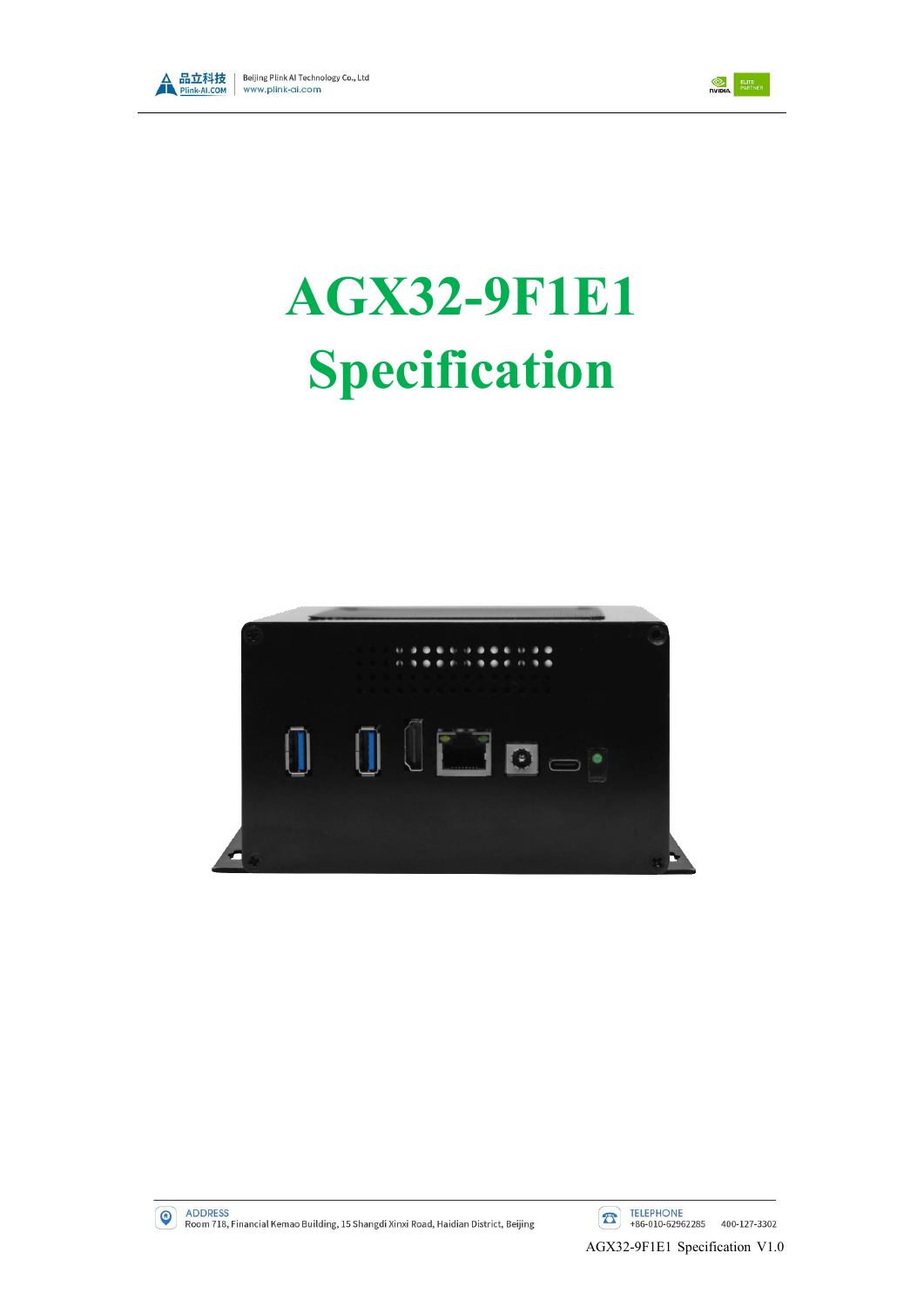



## **Document History**

| <b>Version</b> | <b>Data</b> | <b>Description of Change</b> |
|----------------|-------------|------------------------------|
| V1.0           | May 5, 2022 | Initial Release              |

ADDRESS<br>Room 718, Financial Kemao Building, 15 Shangdi Xinxi Road, Haidian District, Beijing

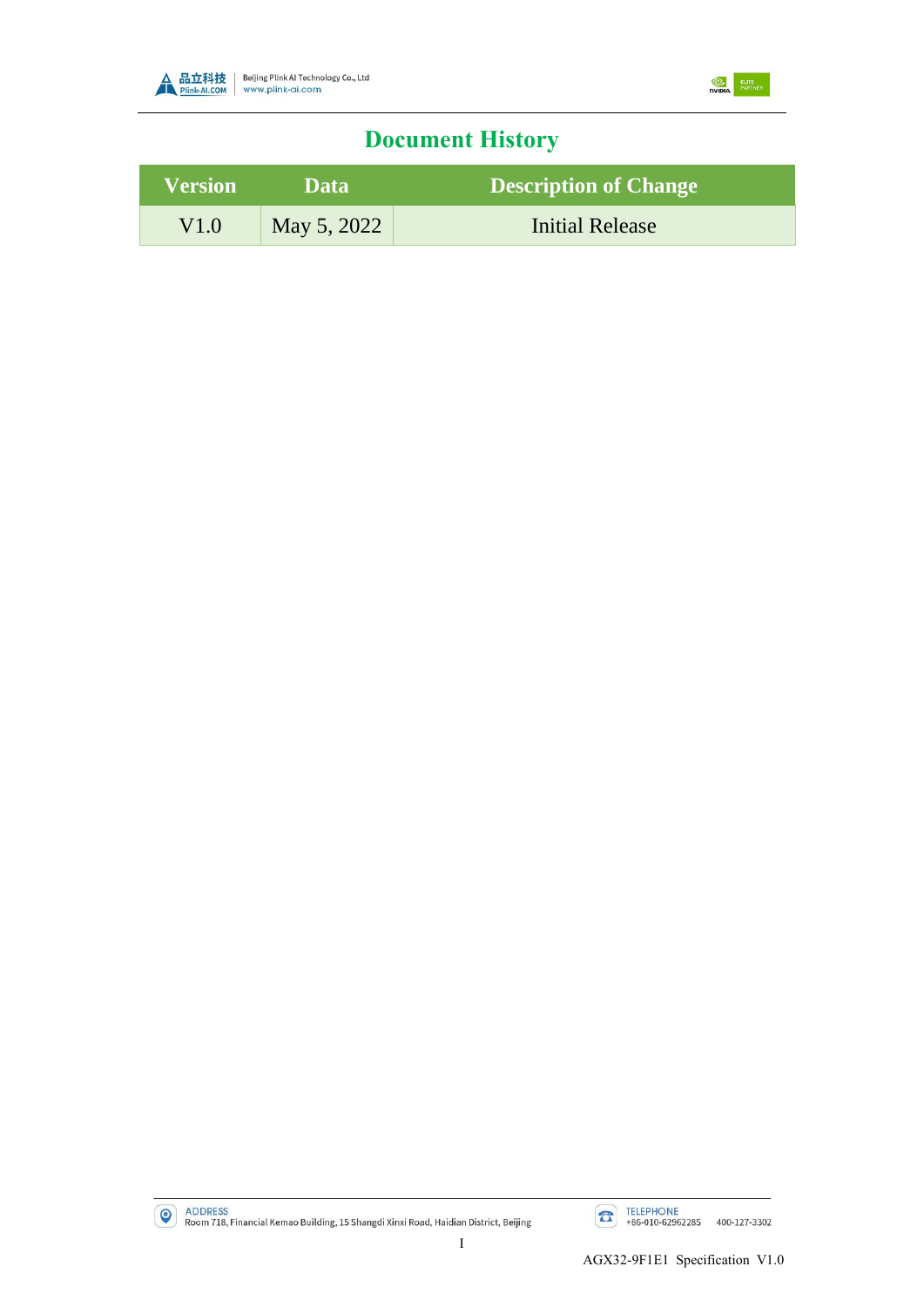





Electronic components and circuits are very sensitive to electrostatic discharge, although the company will do anti-static protection design on the main interface of the board when designing circuit board products, but it is difficult to do anti-static safety protection for all components and circuits. Therefore, it is recommended to follow ESD safety precautions when handling any circuit board component. ESD protection measures include but are not limited to the following:

➢ During transportation or storage, place the card in an ESD bag and do not take it out until installation.

 $\triangleright$  Release the static electricity before touching the board. Wear a discharge grounding wrist strap.

- $\triangleright$  Operate the circuit board only in electrostatic discharge safety area.
- ➢ Avoid moving circuit boards in carpeted areas.
- ➢ Avoid direct contact with electronic components on the board by edge contact.

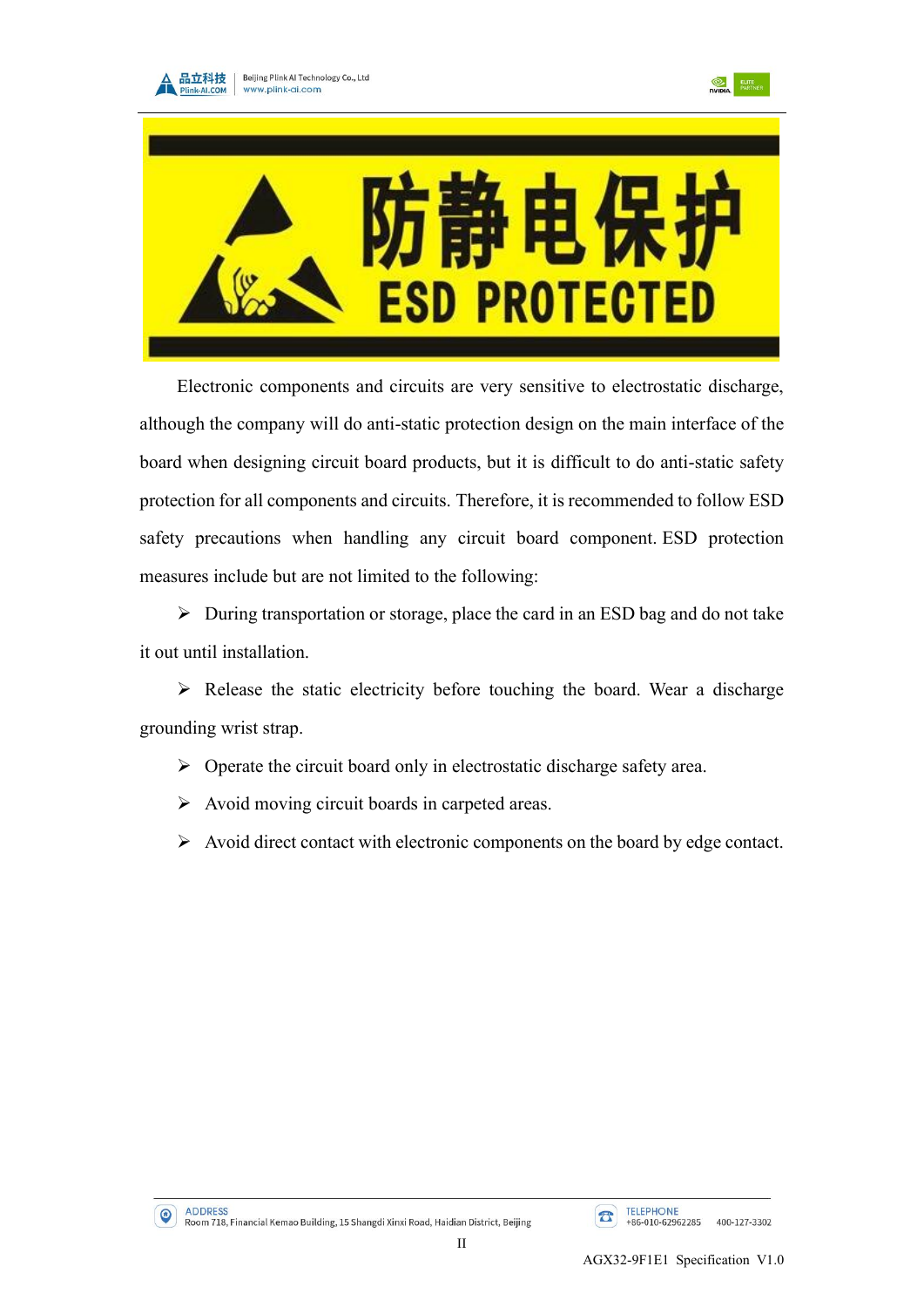



## **Table of Contents**



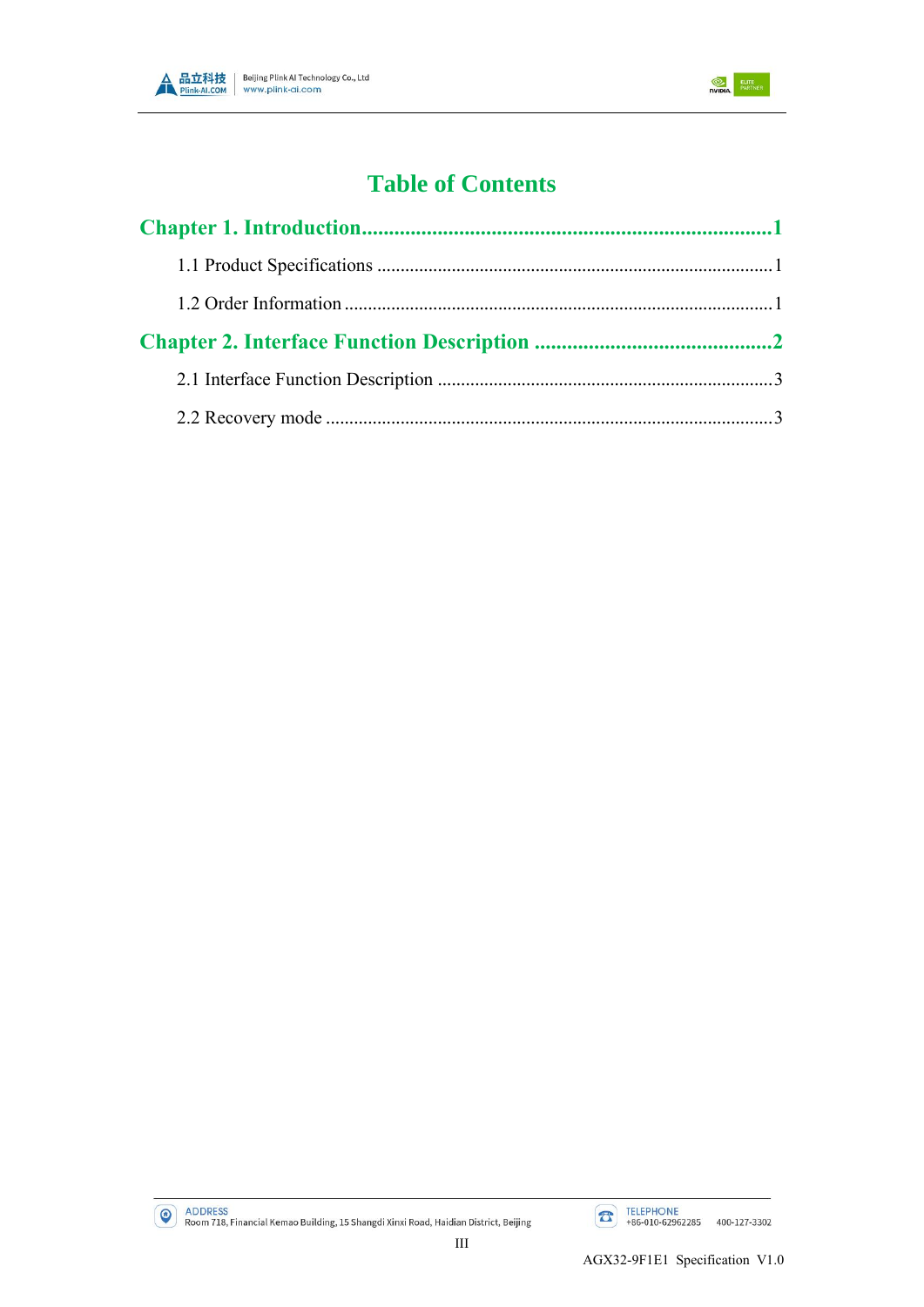



### <span id="page-4-0"></span>**Chapter 1. Introduction**

AGX32-9F1E1 with NVIDIA ® Jetson ™ Xavier module is a small IPC, which is suitable for compact deployment. For industrial deployment and application, the main interface is designed for electrostatic safety protection, and a highly reliable power application scheme is adopted. The input power supply has the functions of overvoltage and reverse polarity protection.

#### <span id="page-4-1"></span>**1.1 Product Specifications**

- $\geq 3$  x Type A USB3.0
- $\triangleright$  1 x USB Type-C (OC Flash)
- $\triangleright$  1 x Micro USB (Debug)
- $> 1 x(10/100/1000 BASE-T) RJ45$
- $\triangleright$  1x HDMI 2.0(6Gbps, 24bpp, 4096x2160@60Hz)
- $\triangleright$  Support power on automatic start or key start
- $\triangleright$  Size: 167mm x 132mm x 75mm
- $\triangleright$  Power: DC +12V
- ➢ Temperature Range: -20~+70℃
- $\triangleright$  Weight: 1061g

#### <span id="page-4-2"></span>**1.2 Order Information**

| Model        | <b>Function</b>                                             |
|--------------|-------------------------------------------------------------|
| $AGX32-$     | Small-sized AI industrial computer with NVIDIA® Jetson™ AGX |
| <b>9F1E1</b> | XAVIER core module and Plink-AI Technology's self-developed |
|              | carrier board Y-C9                                          |

Taobao Store Address: <https://shop333807435.taobao.com/>

Jingdong Store Address: <https://mall.jd.com/index-11467104.html?from=pc>

Ali International Station Address: <https://plink-ai.en.alibaba.com/>

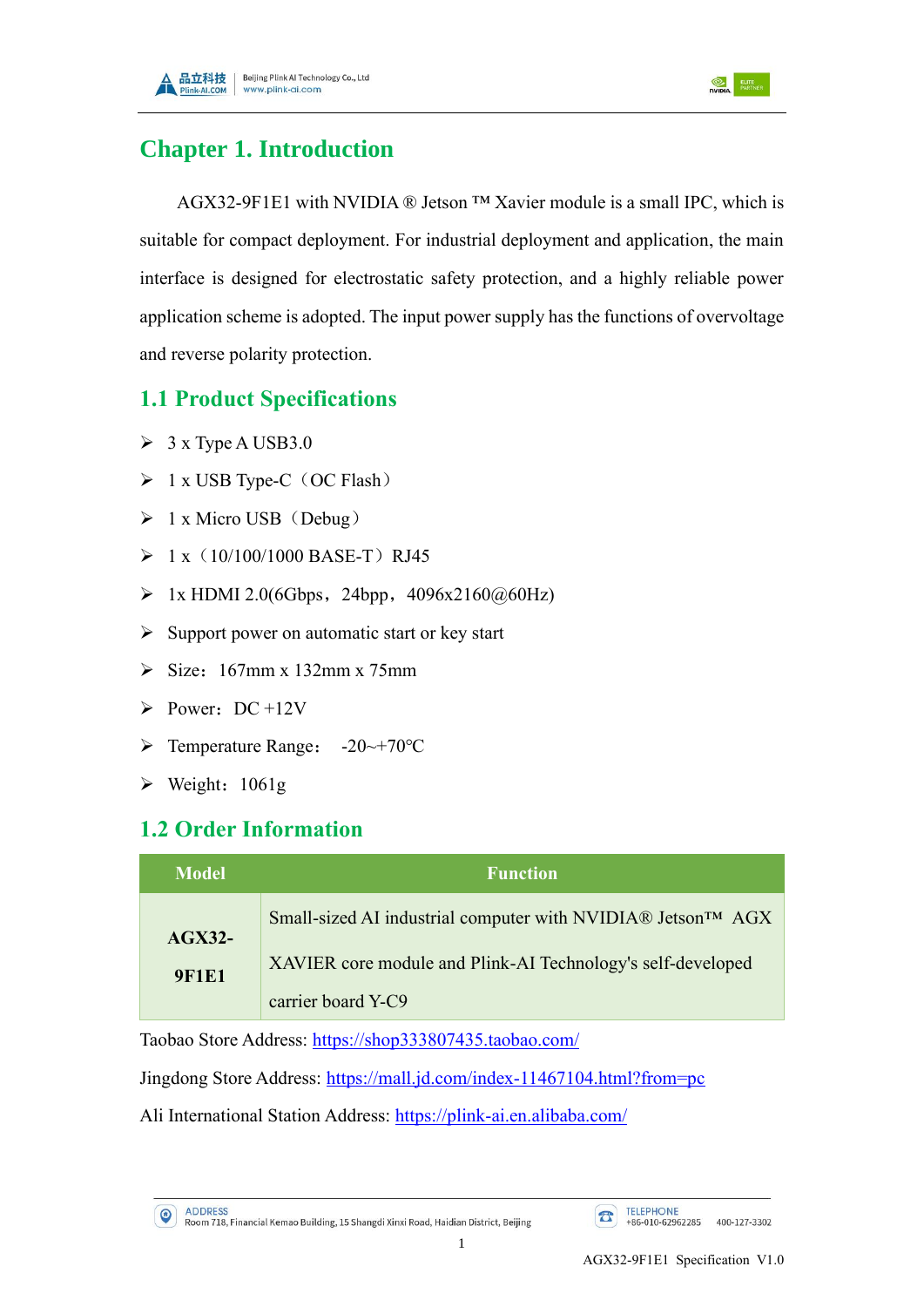



# <span id="page-5-0"></span>**Chapter 2. Interface Function Description**